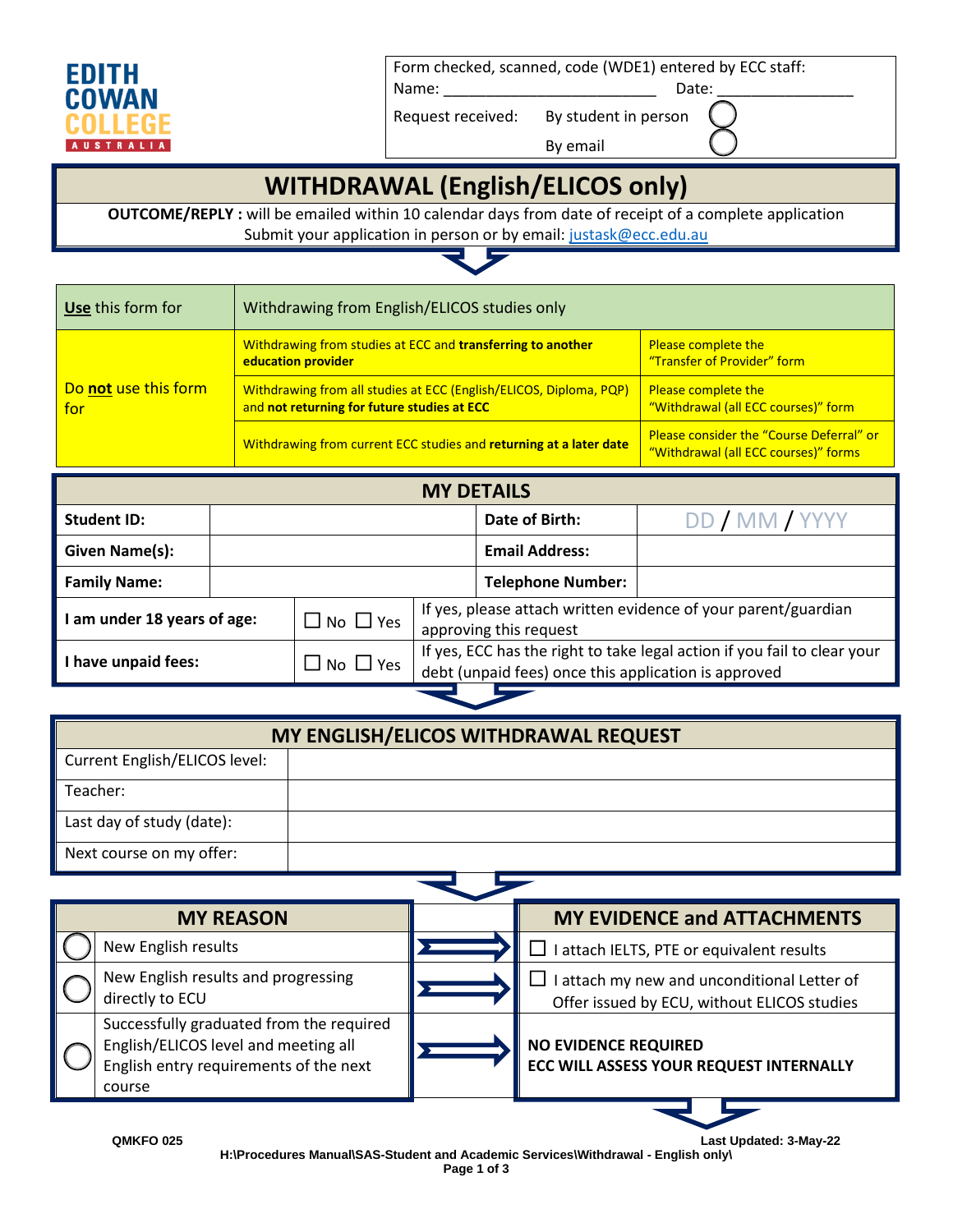| MY RESPONSIBILITIES (only tick the boxes that apply) |                                                                                                                                                                                                           |                                                                                                                                                                                                                                                                                                                                                                                                         |  |  |
|------------------------------------------------------|-----------------------------------------------------------------------------------------------------------------------------------------------------------------------------------------------------------|---------------------------------------------------------------------------------------------------------------------------------------------------------------------------------------------------------------------------------------------------------------------------------------------------------------------------------------------------------------------------------------------------------|--|--|
|                                                      | I have read the statements below and I understand what I have selected:                                                                                                                                   |                                                                                                                                                                                                                                                                                                                                                                                                         |  |  |
|                                                      | My next course start date is not changing.                                                                                                                                                                | My next course start date is:                                                                                                                                                                                                                                                                                                                                                                           |  |  |
|                                                      | My next course start date will change, I understand I<br>will receive a new Letter of Offer which I will need to<br>accept and pay any revised fees (as per the new offer)<br>before I receive a new CoE. | An ECC representative has assisted me and I<br>understand my next course start date is:                                                                                                                                                                                                                                                                                                                 |  |  |
|                                                      | am transferring to the next course in my offer                                                                                                                                                            | I may remain in Australia up to two months (if my<br>withdrawal is approved mid-year) or up to three<br>months (if my withdrawal is approved between late<br>November and February), from my last day of ECC<br>studies. After this period I must leave Australia. If I<br>wish to stay longer, I must seek the Department of<br>Home Affairs approval as soon as possible<br>(www.homeaffairs.gov.au). |  |  |
|                                                      | I am withdrawing from English/ELICOS and I am not<br>enrolling into another course (at ECC or any other<br>provider)                                                                                      | generally have up to 28 days to leave Australia from<br>the last day of ECC studies. If I wish to stay longer, I<br>must seek the Department of Home Affairs approval<br>as soon as possible (www.homeaffairs.gov.au).                                                                                                                                                                                  |  |  |